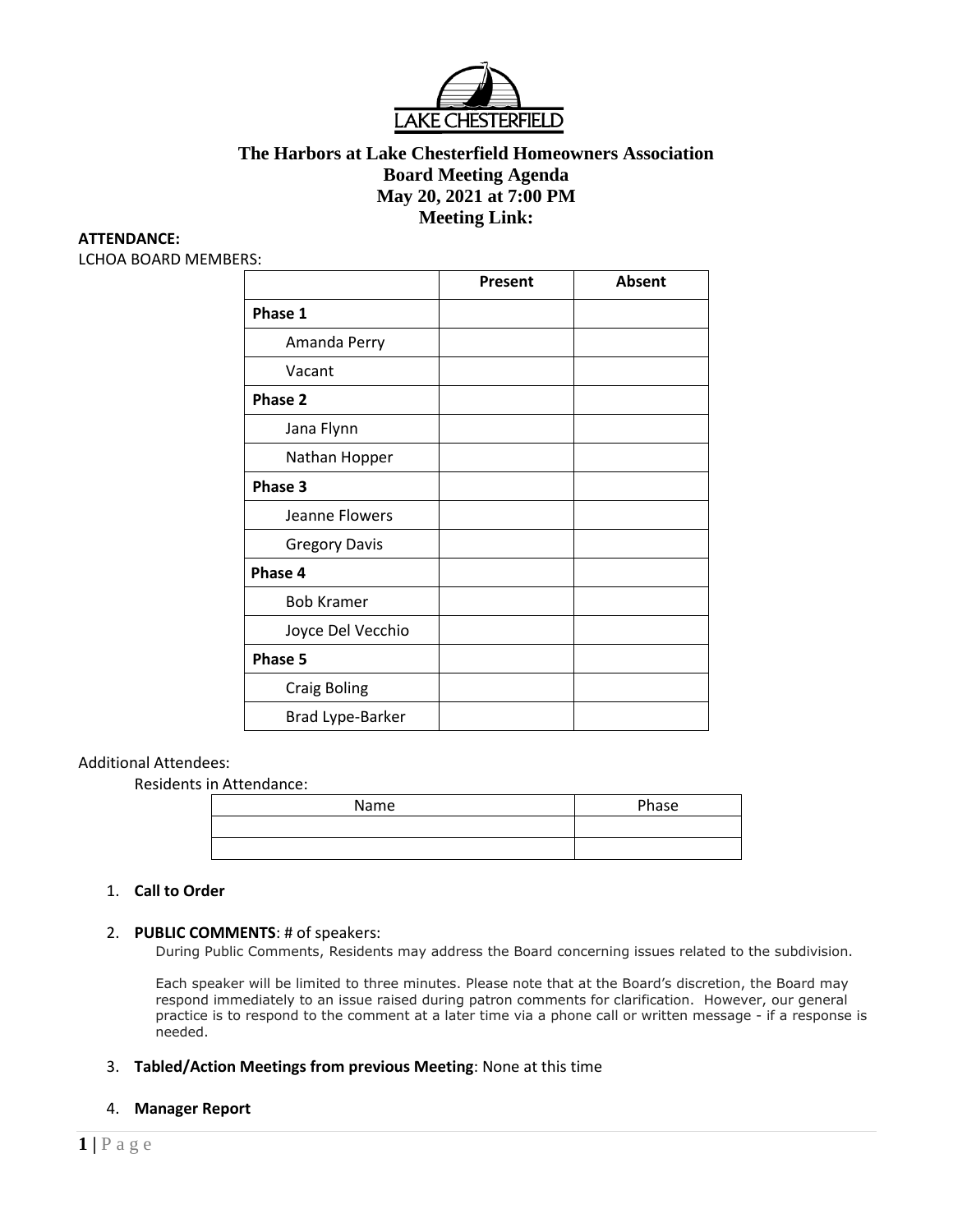

# **The Harbors at Lake Chesterfield Homeowners Association Board Meeting Agenda May 20, 2021 at 7:00 PM Meeting Link:**

# 5. **Committee Reports**

### a. **Pool Committee**

Committee members: Chair: Jana Flynn; Additional Board Members: Amanda Perry; Community Members: NA

i. General Update

### b. **Architectural Control Committee**

Committee Members: Craig Boling, Chair; Additional Board Member, Nathan Hopper; Community Members: NA

i. General Update

### c. **Legal & Operational Committee**

Committee Members: Joyce Del Vecchio, Chair; Additional Board Members: Jana Flynn, Nathan Hopper

i. General Update

#### d. **Finance Committee**

Committee Members: Chair; Additional Board Member: Jeanne Flowers; Additional Community Members: Chris Schepis, Jim Haefner

i. Update on Transition to LEM for Financial Management

#### e. **Marina Club Committee**

Committee Members: Amanda Perry, Chair; Additional Board Members: Sam Hoene; Additional Community Members: Hayley Hopper

i. General Update

# f. **Grounds Committee**

Committee Members: Bob Kramer, Chair; Additional Board Members: NA; Community Members: Susan Eisenberg

- i. General Update
- ii. Clean Up Day-Rescheduled for this Saturday, May 22<sup>nd</sup>

# g. **Lake Committee**

Committee Members: Bob Kramer, Interim Chair; Additional Board Members: Craig Boling; Community Members: George Lindh, Steve Krumery

i. Lake Update